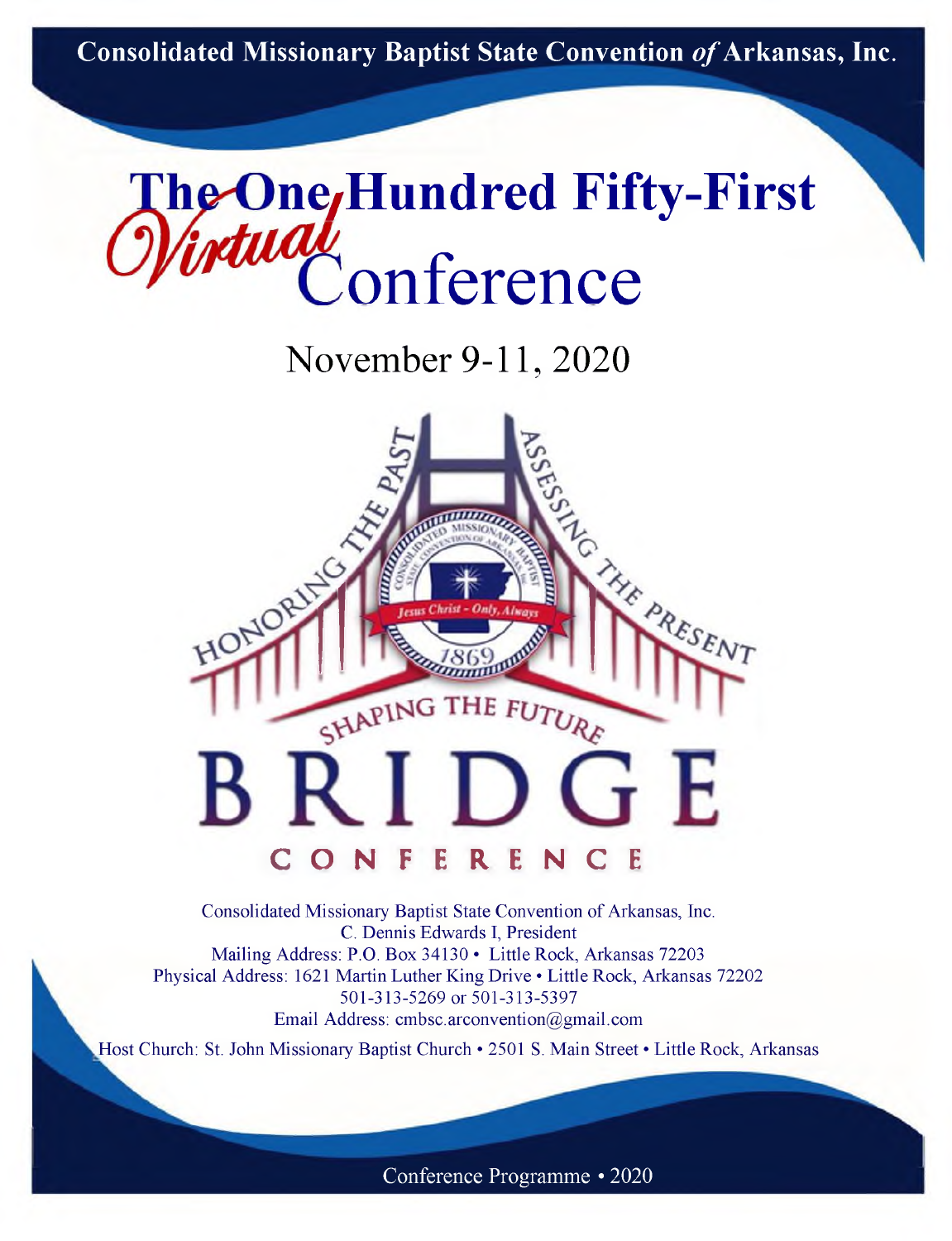Greetings From

The President

of the Consolidated Missionary Baptist State Convention of Arkansas, Inc.



# **Reverend C. Dennis Edwards I**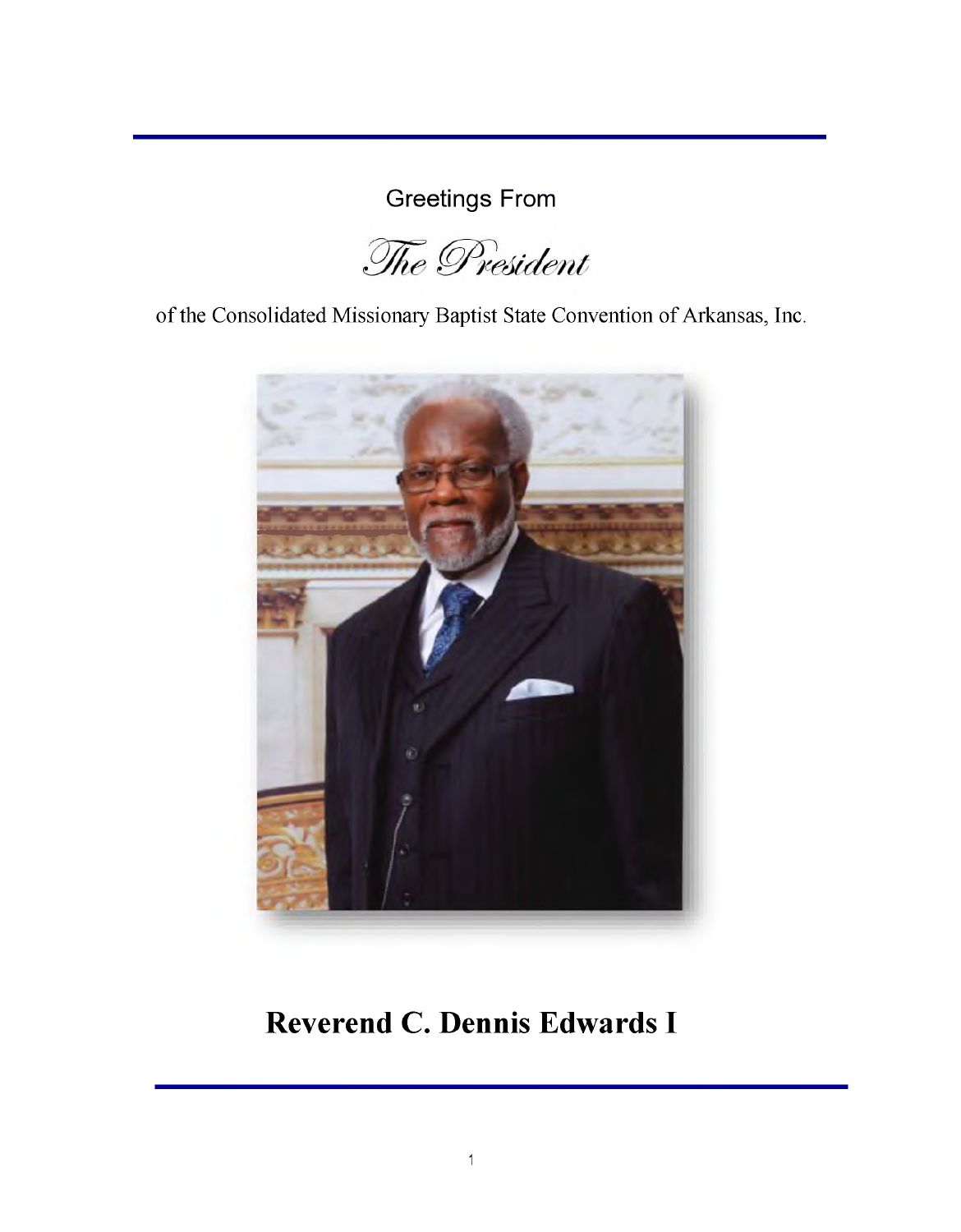## **Monday, November 9, 2020**

|                                                                                                                                                                                                                                                                                                                       | <b>Morning Session</b><br>10:00am: Opening Statement                                                          |  |
|-----------------------------------------------------------------------------------------------------------------------------------------------------------------------------------------------------------------------------------------------------------------------------------------------------------------------|---------------------------------------------------------------------------------------------------------------|--|
|                                                                                                                                                                                                                                                                                                                       |                                                                                                               |  |
|                                                                                                                                                                                                                                                                                                                       | 10:10am: Pledges: United States Flag; Christian Flag, Holy Bible                                              |  |
|                                                                                                                                                                                                                                                                                                                       |                                                                                                               |  |
|                                                                                                                                                                                                                                                                                                                       | <b>Executive Vice President</b>                                                                               |  |
|                                                                                                                                                                                                                                                                                                                       |                                                                                                               |  |
|                                                                                                                                                                                                                                                                                                                       | 10:30am: Reading and Adoption of the Conference AgendaReverend Wiley George                                   |  |
|                                                                                                                                                                                                                                                                                                                       | 10:35am: Covid-19 Pandemic Video                                                                              |  |
|                                                                                                                                                                                                                                                                                                                       |                                                                                                               |  |
|                                                                                                                                                                                                                                                                                                                       |                                                                                                               |  |
|                                                                                                                                                                                                                                                                                                                       |                                                                                                               |  |
|                                                                                                                                                                                                                                                                                                                       |                                                                                                               |  |
|                                                                                                                                                                                                                                                                                                                       |                                                                                                               |  |
| <b>Afternoon Session</b><br>1:00-2:00pm: Convention Departmental Breakout Sessions - Virtual<br>Women's Auxiliary: Dr. Jeannie Moss · Laymen's Auxiliary: Brother Paul Williams<br>Ushers Auxiliary: Sister Fannie Scott<br>Moderator's Division: Dr. Donald Crossley • Minister's Division: Reverend Bobby Patterson |                                                                                                               |  |
| <b>Evening Session</b>                                                                                                                                                                                                                                                                                                | 5:45pm: Call to Order                                                                                         |  |
|                                                                                                                                                                                                                                                                                                                       |                                                                                                               |  |
|                                                                                                                                                                                                                                                                                                                       | 5:50pm: Preaching During a Pandemic: Emphasis on Text vs TechniqueDr. Reginald D. Terry<br>Memphis, Tennessee |  |
|                                                                                                                                                                                                                                                                                                                       |                                                                                                               |  |
|                                                                                                                                                                                                                                                                                                                       | 6:50pm: Church in a Post-Pandemic World: Adjusting Ministry to the "New Normal"<br>Dr. John Harris            |  |

Roseville. California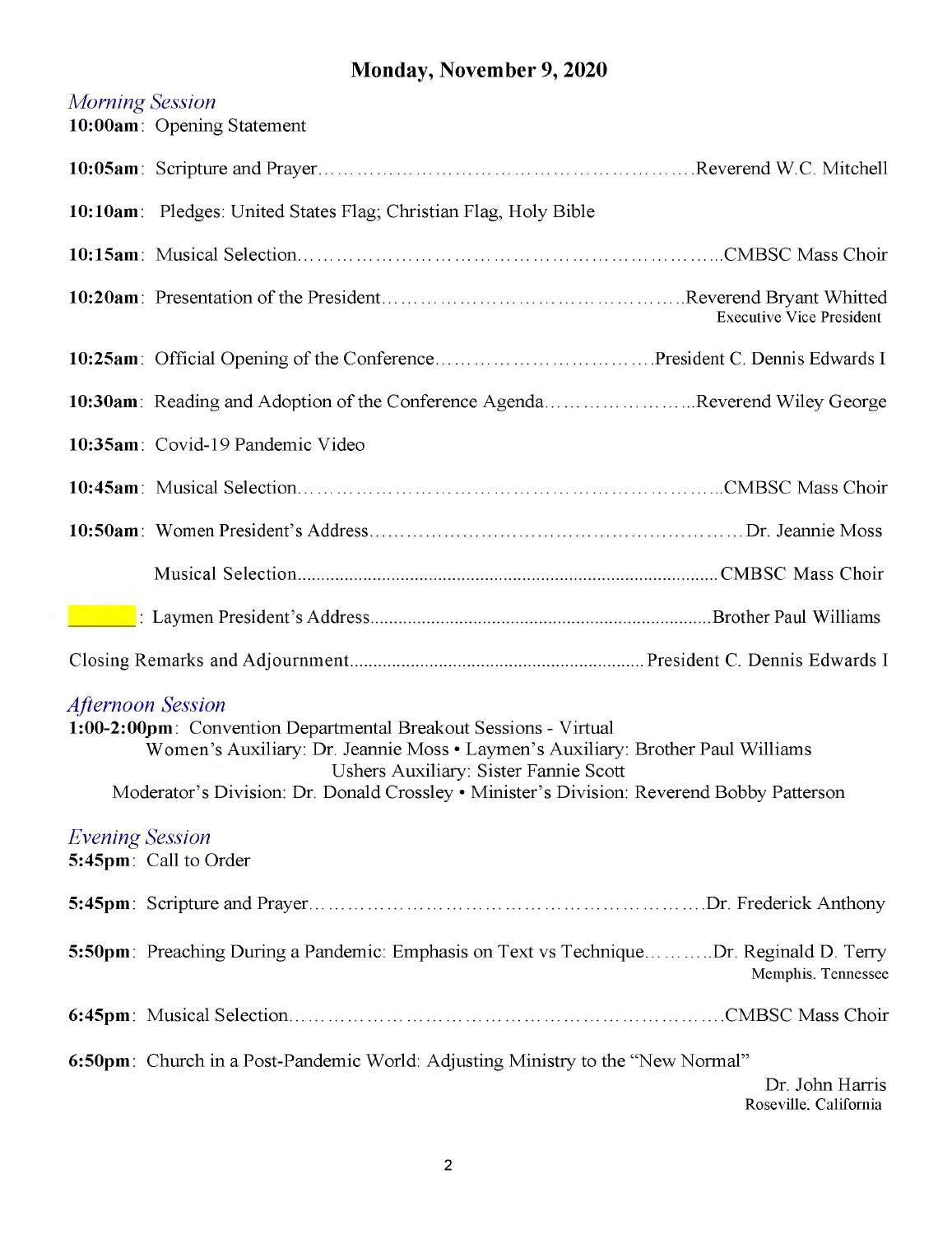## **Tuesday, November 10, 2020**

|                                                                                                                                                                                                                                                                                                | Morning Session<br>10:00am: Call to Order                                                       |                                                 |  |  |
|------------------------------------------------------------------------------------------------------------------------------------------------------------------------------------------------------------------------------------------------------------------------------------------------|-------------------------------------------------------------------------------------------------|-------------------------------------------------|--|--|
|                                                                                                                                                                                                                                                                                                |                                                                                                 |                                                 |  |  |
|                                                                                                                                                                                                                                                                                                |                                                                                                 |                                                 |  |  |
|                                                                                                                                                                                                                                                                                                |                                                                                                 | New Elected President. Arkansas Baptist College |  |  |
|                                                                                                                                                                                                                                                                                                | Highlights from The Sunday School Publishing Board of the National Baptist Convention USA, Inc. | Dr. Derrick Jackson, Executive Director         |  |  |
|                                                                                                                                                                                                                                                                                                |                                                                                                 |                                                 |  |  |
| <b>Afternoon Session</b><br>1:00-2:00pm: Convention Breakout Sessions<br>Women's Auxiliary: Dr. Jeannie Moss · Laymen's Auxiliary: Brother Paul Williams<br>Ushers Auxiliary: Sister Fannie Scott<br>Moderator's Division: Dr. Donald Crossley . Minister's Division: Reverend Bobby Patterson |                                                                                                 |                                                 |  |  |
| <i>Evening Session</i>                                                                                                                                                                                                                                                                         |                                                                                                 |                                                 |  |  |
|                                                                                                                                                                                                                                                                                                | 5:05pm: Seminar: Preaching During a Pandemic: Messages That MinisterDr. Reginald D. Terry       | Memphis, Tennessee                              |  |  |
|                                                                                                                                                                                                                                                                                                |                                                                                                 |                                                 |  |  |
|                                                                                                                                                                                                                                                                                                | 6:10pm: Seminar: Preaching During a Pandemic: Adjusting Ministry to the NormalDr. John Harris   | Roseville, California                           |  |  |
|                                                                                                                                                                                                                                                                                                |                                                                                                 |                                                 |  |  |
|                                                                                                                                                                                                                                                                                                |                                                                                                 |                                                 |  |  |
|                                                                                                                                                                                                                                                                                                |                                                                                                 |                                                 |  |  |
|                                                                                                                                                                                                                                                                                                | 7:20pm: Musical Selection                                                                       |                                                 |  |  |
|                                                                                                                                                                                                                                                                                                |                                                                                                 |                                                 |  |  |
|                                                                                                                                                                                                                                                                                                | The Invitation to Discipleship                                                                  |                                                 |  |  |
| Kingdom Offering                                                                                                                                                                                                                                                                               |                                                                                                 |                                                 |  |  |
| <b>Closing Remarks</b>                                                                                                                                                                                                                                                                         |                                                                                                 |                                                 |  |  |
| Benediction                                                                                                                                                                                                                                                                                    |                                                                                                 |                                                 |  |  |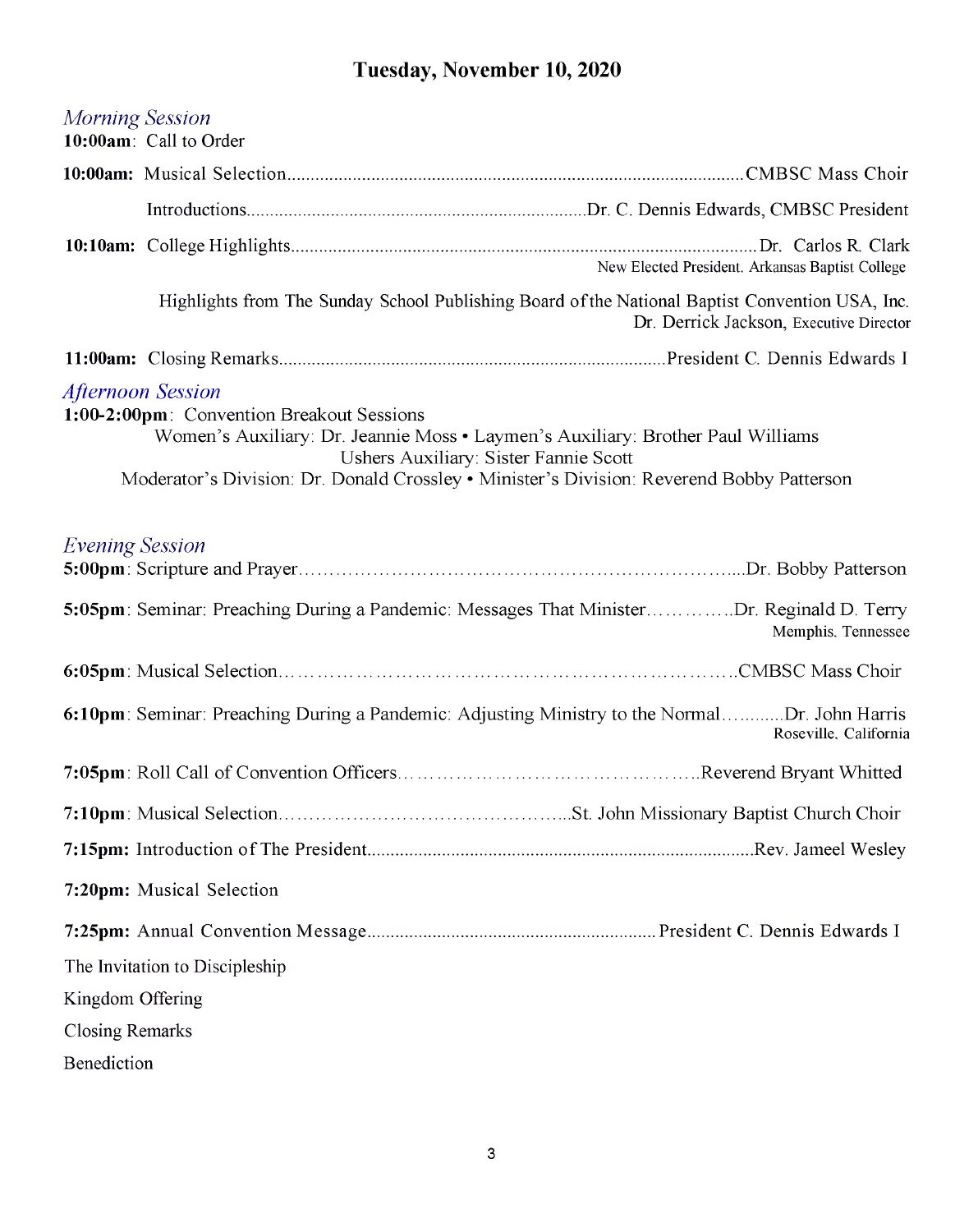## **Wednesday, November 11, 2020**

| 10:00am: Scripture and Prayer                                 |
|---------------------------------------------------------------|
| 10:05am: Final Reports • Time and Place                       |
|                                                               |
| Pastor, New Hope Baptist Church, North Little Rock            |
|                                                               |
| <b>11:15am</b> : The One Hundred Fifty-First Session Adjourns |